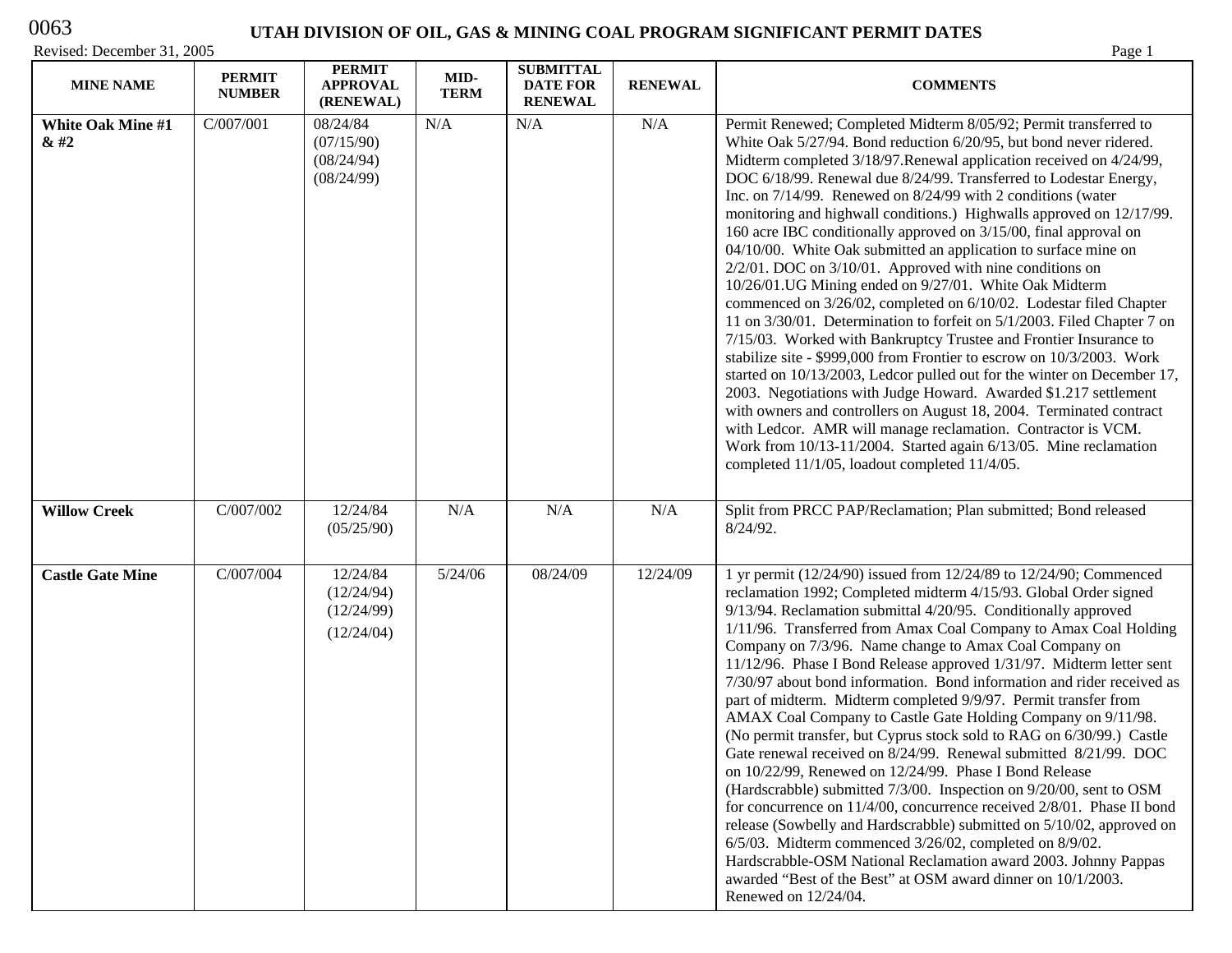| <b>MINE NAME</b>       | <b>PERMIT</b><br><b>NUMBER</b> | <b>PERMIT</b><br><b>APPROVAL</b><br>(RENEWAL)                    | MID-<br><b>TERM</b> | <b>SUBMITTAL</b><br><b>DATE FOR</b><br><b>RENEWAL</b> | <b>RENEWAL</b> | <b>COMMENTS</b>                                                                                                                                                                                                                                                                                                                                                                                                                                                                                                                                                                                                                                                                                                                                                                                                                                                                                                                                                                                                                                                                                                     |
|------------------------|--------------------------------|------------------------------------------------------------------|---------------------|-------------------------------------------------------|----------------|---------------------------------------------------------------------------------------------------------------------------------------------------------------------------------------------------------------------------------------------------------------------------------------------------------------------------------------------------------------------------------------------------------------------------------------------------------------------------------------------------------------------------------------------------------------------------------------------------------------------------------------------------------------------------------------------------------------------------------------------------------------------------------------------------------------------------------------------------------------------------------------------------------------------------------------------------------------------------------------------------------------------------------------------------------------------------------------------------------------------|
| <b>Skyline Mine</b>    | C/007/005                      | 12/01/84<br>(12/01/89)<br>(05/01/92)<br>(04/30/97)<br>(04/30/02) | 10/30/04            | 12/31/06                                              | 04/30/07       | Initial operations started 4/30/82; Conveyor Revision approved 6/22/92.<br>Midterm letter sent 11/04/94, review sent 3/06/95, response received<br>6/01/95; approved 9/19/95. Transferred to Canyon Fuel Company, LLC<br>on 12/20/96. Renewal application received on 12/19/96, with many<br>changes. Changes to be processed separately. Resubmitted renewal<br>application on 3/19/97. Withdrew changes. Renewed on 4/30/97, with<br>one condition which was met on 10/3/97. Winter Quarters Lease addition<br>withdrawn 9/9/97. Midterm review commenced 11/22/99 and finalized<br>on $12/12/00$ . UP&L (fee) lease submitted $7/6/00$ and approved $4/24/01$ .<br>28 acre IBC submitted 8/10/00 and approved 8/25/00. Renewal<br>application received on January 3, 2002. Renewed on 4/30/02 with 5<br>conditions. Permit extension North Lease submitted 9/5/02. State<br>permit 12/2/02. MPA 12/27/02. Idled mine on 5/27/04. Midterm<br>commenced on 11/18/04. Recommenced mining on 6/25/05. Full<br>extraction mining in No. Lease submitted 7/02/04. DOC 10/29/04.<br>Permit issued 12/2/05 awaiting MPA. |
| <b>Star Point Mine</b> | C/007/006                      | 08/07/87<br>(01/28/92)<br>(01/28/97)<br>(01/28/02)               | Done                | 09/28/06                                              | 01/28/07       | Midterm review completed 3/90; 5-year renewal 1/28/92; midterm letter<br>sent 8/23/94. Approved 5/26/98. Renewal received 9/27/96 with many<br>changes. Change in permit renewal being processed separately.<br>Renewed on 1/28/97. Draft TA changes sent 2/5/97. Approved 1/28/99.<br>(No permit transfer, but<br>Cyprus stock sold to RAG on 6/30/99. Name change from Cyprus<br>Plateau Mining to Plateau Mining. Corporation Midterm commenced on<br>7/6/99 and a site inspection was conducted on 9/23/99. Review<br>completed on 10/20/99. Temporary cessation, effective 2/11/00. Notice<br>of Permanent Cessation on 6/5/00. Reclamation Commenced 9/17/01.<br>Renewal submitted 9/24/01. Renewed on 1/28/02. SCA bought refuse<br>pile on 1/31/02. Reclamation 99% completed 12/19/02. Reclamation<br>completed on 10/2/2003. Phase III (gas wells) approved on 12/24/2003.<br>Midterm commenced 4/2/04 and completed on 12/23/04. Phase I Bond<br>Release application, site visited on 6/23/04 and 6/24/04, bond release<br>approved 10/21/04.                                                            |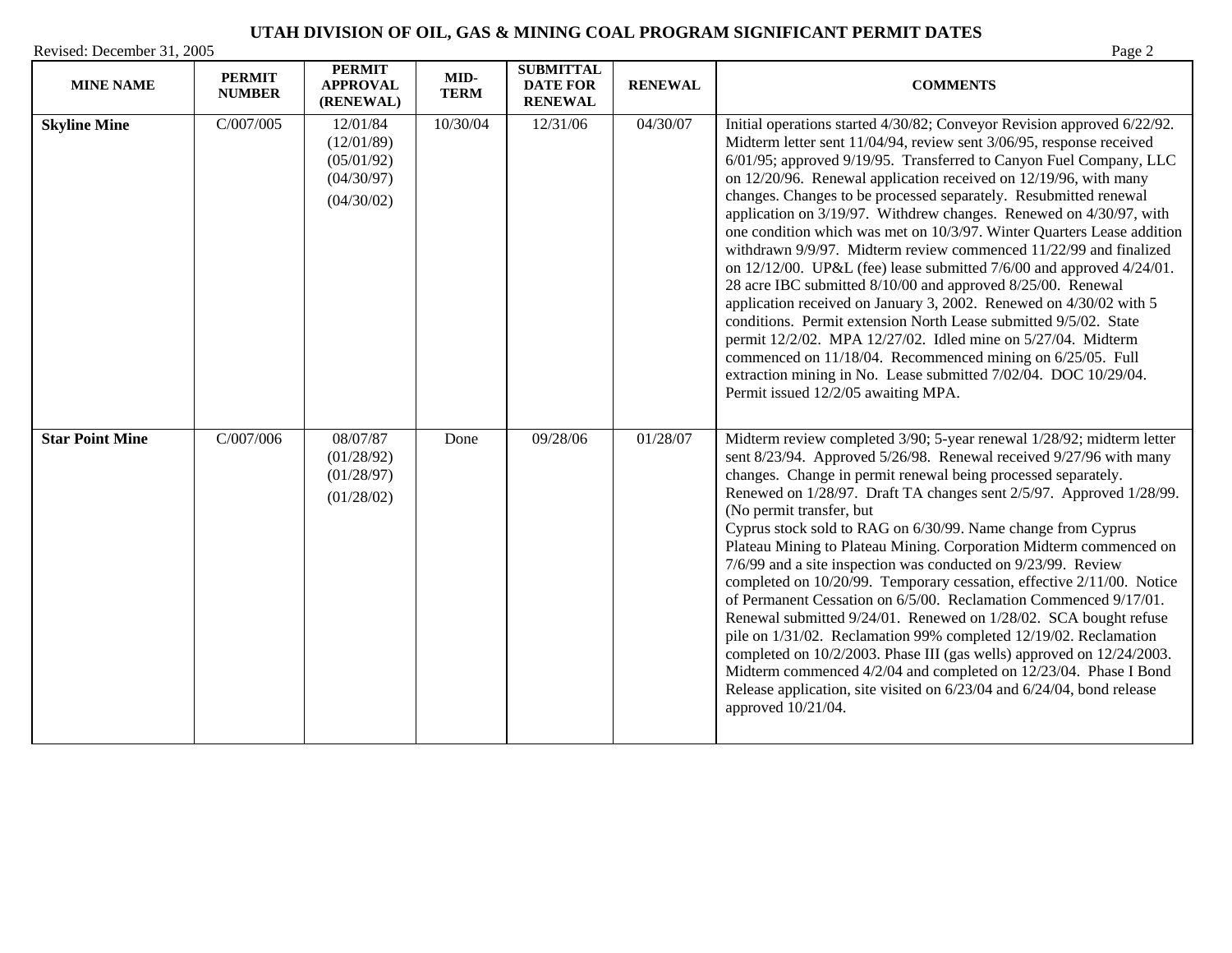| <b>MINE NAME</b>                      | <b>PERMIT</b><br><b>NUMBER</b> | <b>PERMIT</b><br><b>APPROVAL</b><br>(RENEWAL)      | $MID-$<br><b>TERM</b> | <b>SUBMITTAL</b><br><b>DATE FOR</b><br><b>RENEWAL</b> | <b>RENEWAL</b>                  | <b>COMMENTS</b>                                                                                                                                                                                                                                                                                                                                                                                                                                                                                                                                                                                                                                                                                                                                                                                                                                                                                                                                                                                                                                                                                                                                   |
|---------------------------------------|--------------------------------|----------------------------------------------------|-----------------------|-------------------------------------------------------|---------------------------------|---------------------------------------------------------------------------------------------------------------------------------------------------------------------------------------------------------------------------------------------------------------------------------------------------------------------------------------------------------------------------------------------------------------------------------------------------------------------------------------------------------------------------------------------------------------------------------------------------------------------------------------------------------------------------------------------------------------------------------------------------------------------------------------------------------------------------------------------------------------------------------------------------------------------------------------------------------------------------------------------------------------------------------------------------------------------------------------------------------------------------------------------------|
| <b>Sunnyside Mine</b><br>(Forfeiture) | C/007/007                      | 01/20/86<br>(01/20/91)                             | N/A                   | 09/20/95<br>N/A<br>(Bankruptcy)                       | 01/20/96<br>N/A<br>(Bankruptcy) | Midterm completed 9/07/88; Permit transfer to SRS completed 5/25/89;<br>(Now Sunnyside Coal Co.) Renewed successively 1/20/91. Revised<br>application submitted 2/15/93; Midterm letter sent 7/20/93 that review of<br>maps will constitute midterm - maps submitted 11/22/93 (under<br>review); Filed Chapter 11 on 3/25/94. DOGM Bankruptcy claim filed<br>9/01/94; Court approved Tucker "deal" on 3/06/95, 35 days waiting,<br>4/10Tucker fell through in 7/95. Chapter 7 on 6/23/95. Penta Creek<br>bought collateral property on 3/12/96. Moneys from bankruptcy 1.85<br>million dollars. Agreed on by OSM on 11/18/96. Now to bankruptcy<br>court for approval. Received \$800,000, check dated 2/97, remaining<br>received in 2/97. Forfeiture approved on 11/22/96. Plans to reclaim SOI<br>received from parties on 5/27/97. Montgomery Watson was awarded<br>contract on 7/1/97. Reclamation plans approved and bid awarded<br>6/26/98 to Minchey. Reclamation started 7/6/98. Completed 7/1/99.                                                                                                                                       |
| <b>Sage Point Dugout</b>              | C/007/009                      | 06/05/84                                           | N/A                   | N/A                                                   | Revoked                         | Midterm Completed 12/17/86. 5/19/87 Permit Revoked. Returned Bond<br>on 5/19/87.                                                                                                                                                                                                                                                                                                                                                                                                                                                                                                                                                                                                                                                                                                                                                                                                                                                                                                                                                                                                                                                                  |
| <b>Hiawatha Mine</b>                  | C/007/011                      | 03/13/87<br>(03/13/92)<br>(03/14/97)<br>(03/14/02) | Done                  | 11/14/06                                              | 03/14/07                        | Started Reclamation Summer of 1993. Midterm completed 5/17/95.<br>Permit transfer application received 4/03/95. Conditionally approved<br>4/26/95 pending bond and insurance. Insurance received on 8/16/95, but<br>agreement terminated on 11/19/96. Parent corporation, Mueller<br>Industries guaranteed self bond in 11/95. Renewal submitted 10/19/96.<br>Objection from water users recd 12/20/96. Hearing requested 2/10/97.<br>Administrative Delay on 3/14/97 for 30 days. Informal Conference on<br>3/14/97, decision on 4/11/97. Renewed 4/14/97, effective 3/14/97.<br>Permit transfer submitted 9/15/97, approved 12/12/97 from U.S. Fuel<br>Company to Hiawatha Coal Company, Inc. Division Order to clean up<br>plan-issued in 1997, approved on 4/20/00 Hiawatha midterm commenced<br>on 8/27/99 and finalized on 10/27/99. Renewal application received on<br>1/7/2002, renewed on 3/13/02 with 2 conditions - must abide by Order of<br>Conference on 4/11/02 and Water Monitoring. PHC submitted in 8/02.<br>Gentry Mountain CHIA updated as of 9/08/04. Midterm review<br>commenced on 11/18/04 and was completed on 10/26/05. |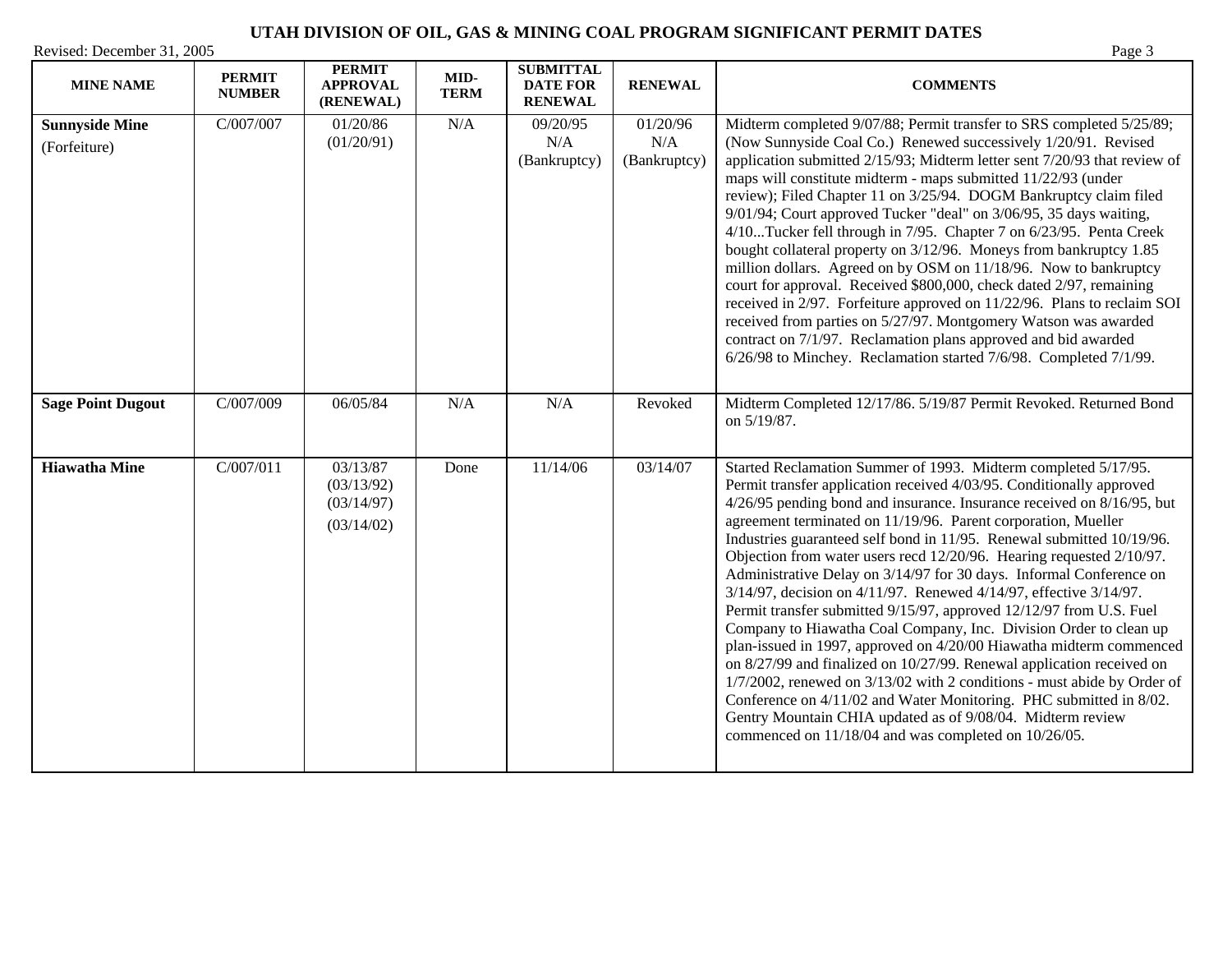| <b>MINE NAME</b>                       | <b>PERMIT</b><br><b>NUMBER</b> | <b>PERMIT</b><br><b>APPROVAL</b><br>(RENEWAL)      | MID-<br><b>TERM</b> | <b>SUBMITTAL</b><br><b>DATE FOR</b><br><b>RENEWAL</b> | <b>RENEWAL</b> | <b>COMMENTS</b>                                                                                                                                                                                                                                                                                                                                                                                                                                                                                                                                                                                                                                                                                                                                                                                                                                                                                                                                                                                                                                                                                                                                                                                                                               |
|----------------------------------------|--------------------------------|----------------------------------------------------|---------------------|-------------------------------------------------------|----------------|-----------------------------------------------------------------------------------------------------------------------------------------------------------------------------------------------------------------------------------------------------------------------------------------------------------------------------------------------------------------------------------------------------------------------------------------------------------------------------------------------------------------------------------------------------------------------------------------------------------------------------------------------------------------------------------------------------------------------------------------------------------------------------------------------------------------------------------------------------------------------------------------------------------------------------------------------------------------------------------------------------------------------------------------------------------------------------------------------------------------------------------------------------------------------------------------------------------------------------------------------|
| <b>Wellington Prep</b><br><b>Plant</b> | C/007/012                      | 12/10/89<br>(12/10/94)<br>(12/10/99)<br>(12/10/04) | 5/10/07             | 08/10/09                                              | 12/10/09       | Midterm completed 9/30/92; Midterm response in six installments<br>(renewed responses due 10/03/94 and 11/10/94). Permit transferred to<br>CVR 12/05/91. Permit transfer application 1/20/95; Permit transferred to<br>NEICO on 4/18/94. Review sent 2/08/95. Bond amount of \$6,036,000<br>posted by NEICO on 9/18/95. EARTHCO approved as operator on<br>1/13/97. Demolition completed in June 1997. Midterm commenced<br>6/10/97 to complete plan; several rounds of review. Midterm completed<br>2/18/98. Final bond release application and change of postmining land<br>use application received 11/16/98. Bond release inspection on 1/28/99.<br>Bond release application returned on 7/15/99. Permit transfer to WCP<br>received on 3/10/99, bond returned deficient on 6/21/99. Permit transfer<br>application returned on $9/21/99$ . Renewal application on $8/10/99$ , DOC<br>11/4/99. Renewed 12/10/99 with two conditions. (Water monitoring and<br>end of public comment period on 1/31/00, No comments received.).<br>Phase I Bond Release application submitted on 2/23/00 and returned on<br>3/3/00. Citizen complaint on 8/11/00 and finalized 8/31/00. Midterm<br>commenced 6/17, completed 12/3/02. Renewed on 12/10/04. |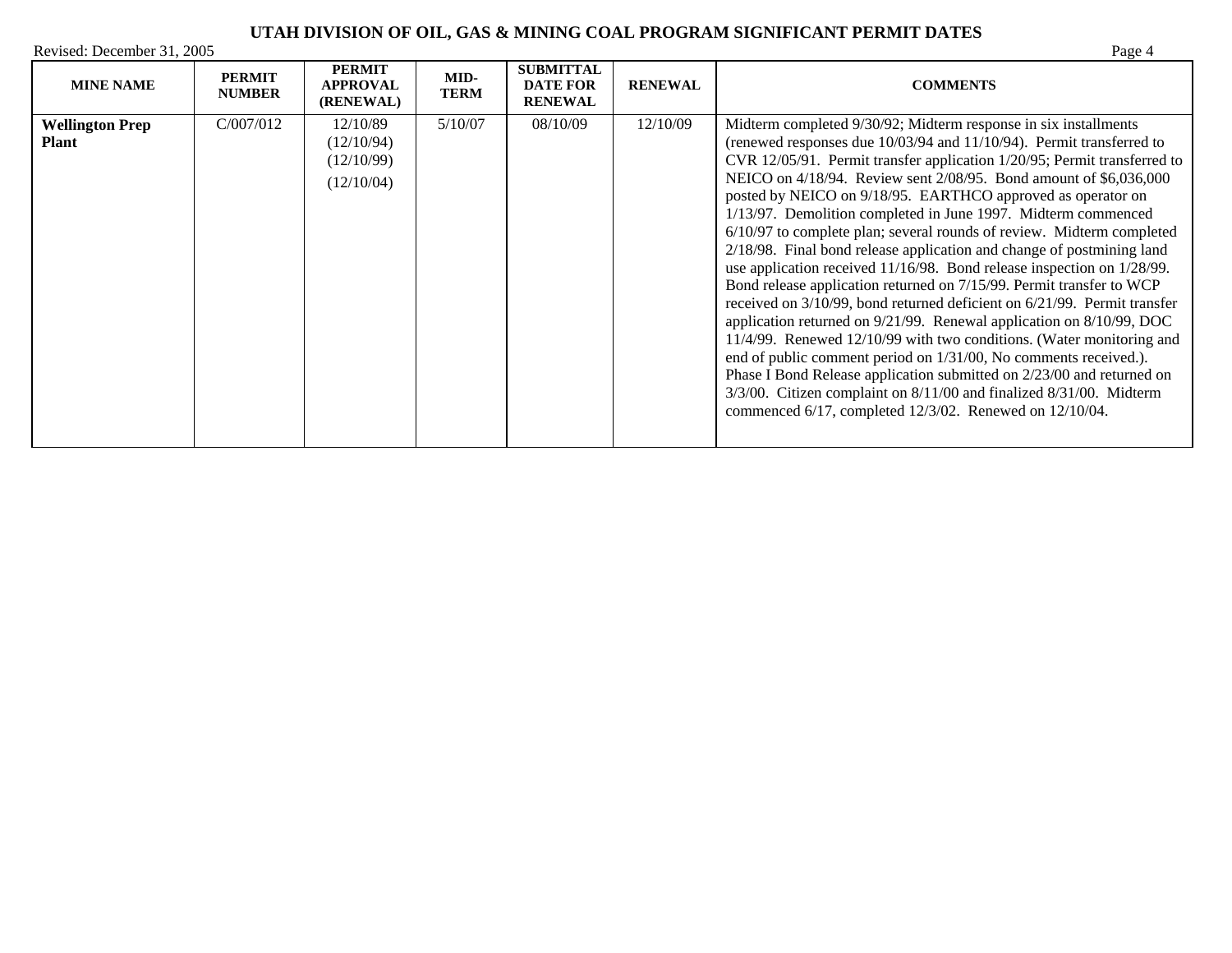| <b>MINE NAME</b>           | <b>PERMIT</b><br><b>NUMBER</b> | <b>PERMIT</b><br><b>APPROVAL</b><br>(RENEWAL)                                | MID-<br><b>TERM</b> | <b>SUBMITTAL</b><br><b>DATE FOR</b><br><b>RENEWAL</b> | <b>RENEWAL</b> | <b>COMMENTS</b>                                                                                                                                                                                                                                                                                                                                                                                                                                                                                                                                                                                                                                                                                                                                                                                                                                                                                                                                                                                                                                                                                                                                                                                                                                                                                                                                                                                                                                                                                                                                                                                                                                                                                                                                                                                                                                                                                         |
|----------------------------|--------------------------------|------------------------------------------------------------------------------|---------------------|-------------------------------------------------------|----------------|---------------------------------------------------------------------------------------------------------------------------------------------------------------------------------------------------------------------------------------------------------------------------------------------------------------------------------------------------------------------------------------------------------------------------------------------------------------------------------------------------------------------------------------------------------------------------------------------------------------------------------------------------------------------------------------------------------------------------------------------------------------------------------------------------------------------------------------------------------------------------------------------------------------------------------------------------------------------------------------------------------------------------------------------------------------------------------------------------------------------------------------------------------------------------------------------------------------------------------------------------------------------------------------------------------------------------------------------------------------------------------------------------------------------------------------------------------------------------------------------------------------------------------------------------------------------------------------------------------------------------------------------------------------------------------------------------------------------------------------------------------------------------------------------------------------------------------------------------------------------------------------------------------|
| <b>Horse Canyon Mine</b>   | C/007/013                      | 05/06/91<br>(05/06/96)<br>(05/06/01)                                         | Done                | 01/06/06                                              | 05/06/06       | Second Completeness Review sent 5/31/88; Determined complete<br>2/26/90. IPA assumed ownership 4/05/90; PAP submittal 8/15/90;<br>Permit approved 5/06/91; Midterm commenced 11/06/93 and completed<br>3/01/94; Phase I Bond Release inspection 8/10/94 and 7/11/96. Renewed<br>on 5/06/96. Phase I Bond Release on 2/5/97. Phase II bond release<br>application on 12/19/97. Transferred from IPA to UtahAmerican<br>Energy, Inc. On 12/21/98. Lila Canyon (new mine) application received<br>on 12/22/98. Horse Canyon Mine midterm commenced 12/23/98 and<br>completed 8/20/99. DOC on 2/26/99. Tech. Def. Sent 5/27/99, response<br>7/27/99, review sent, response received 12/10/99 and TA sent 2/24/00.<br>Response received 2/20/00 and sent 6/29/00. 4 <sup>th</sup> response received<br>$9/25/00$ , review sent 11/20/00. $5th$ response received on 12/19/00, review<br>sent on $3/9/01$ . 6 <sup>th</sup> response received through $5/24/01$ . TA and CHIA<br>being prepared. Renewed on 5/6/01 State Permit issued 7/27/01. Sent to<br>OSM for mining plan approval. SUWA requested Board Hearings on<br>9/5/01. Hearings held on 9/26/01 and 10/24/01. Board Order on 1/23/01<br>"Continue to Process Permit". Resubmitted permit application 2/11/02.<br>DOC on 2/25/02. Informal Hearing on 5/21/02. Sent denial in part on<br>7/22/02, granted extension to 12/6/02 on 10/22/02, (due 10/22/02).<br>Response received on 12/6/02. Review sent 4/9/03. Response received<br>2/26/04. Reaffirmed DOC 3/26/04. SUWA requested Informal<br>Conference. Conference held on 7/07/04. Order finalized 7/30/04.<br>Response received 2/28/05. Deficiency sent 5/23/05. Response on<br>6/15/05. TA sent on 9/21/05 to SUWA, UEI and Emery County.<br>Informal conference on 11/8/05, closed on 11/18/05. Decision due<br>$1/17/06$ . Midterm commenced on $10/16/03$ and completed $2/25/04$ . |
| Gordon Creek #2, #7,<br>#8 | C/007/016                      | $\overline{08}/24/84$<br>(08/28/89)<br>(08/28/94)<br>(08/28/99)<br>(8/28/04) | 2/28/07             | 04/28/09                                              | 08/28/09       | Renewal Completed 8/28/89. Mine closed 11/90. Mid-Term 2/26/92;<br>Reclamation Plan Submitted 2/01/93; 9/30/94 and 1/31/95. Draft TA<br>done 6/13/95. Approved 7/18/95. Construction started in Fall 1995.<br>Shut down on 12/20/95. Started in 4/96, stopped work on 12/13/96.<br>Mobilized week of 5/19/97 to continue reclamation work. Walk through<br>8/13/97. Competed reclamation work on 8/29/97, more work required.<br>Phase I bond release application submitted on 9/5/97, and denied 9/9/97.<br>Reclamation work totally completed on 11/24/98, but more work may<br>need to be done. Phase I was resubmitted on 11/4/99 and returned<br>11/28/99. Resubmitted on $10/25/01$ and again on 8/9/02, review sent<br>10/17/02. Plan approved 2/7/03. Bond Release inspection on 5/22/03.<br>OSM concurrence on 10/6/03, final approvals on 10/9/03 for Phase I and<br>Phase III (Sweet's Pond). Permit renewed on 8/28/04.                                                                                                                                                                                                                                                                                                                                                                                                                                                                                                                                                                                                                                                                                                                                                                                                                                                                                                                                                                     |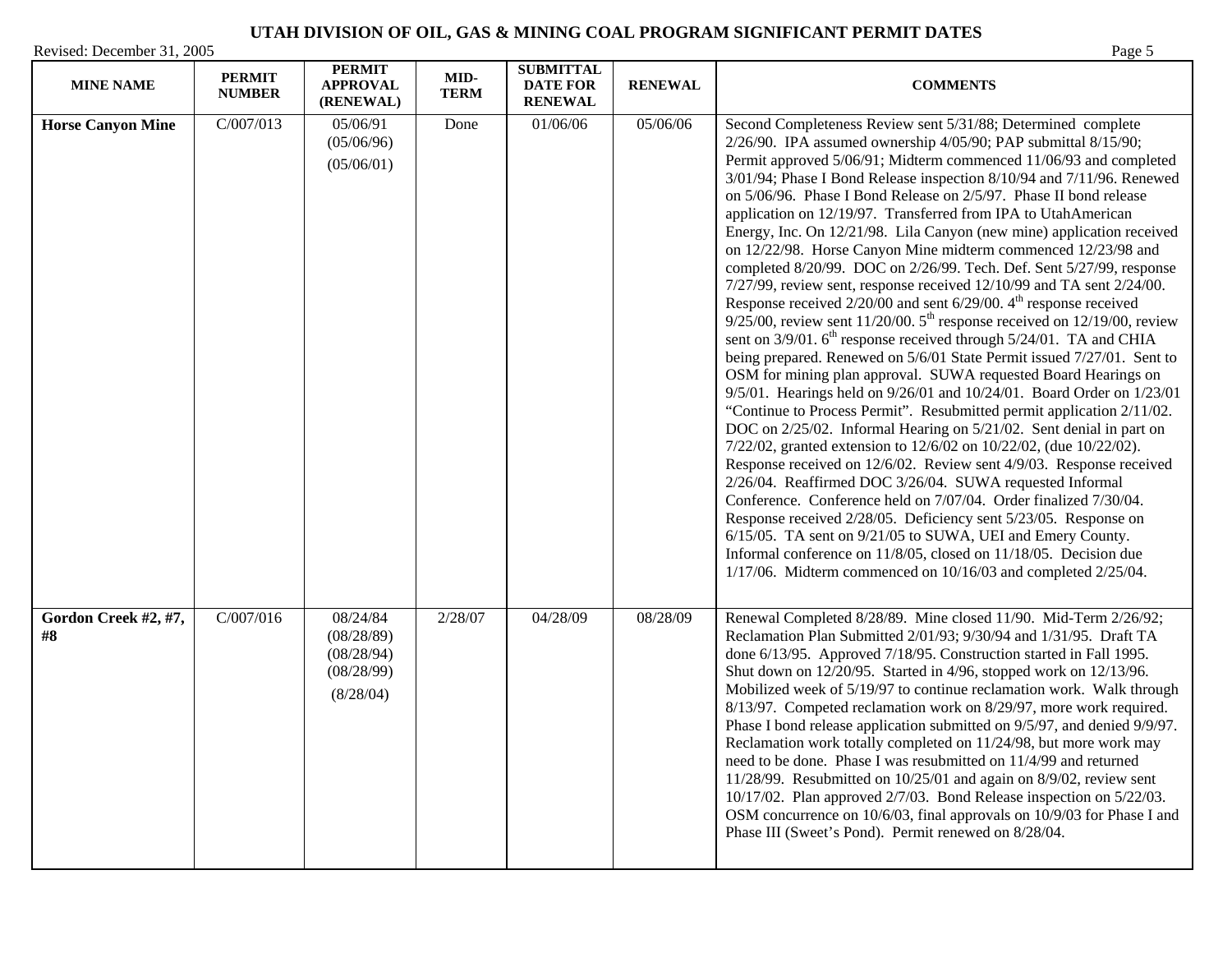| <b>MINE NAME</b>                                        | <b>PERMIT</b><br><b>NUMBER</b> | <b>PERMIT</b><br><b>APPROVAL</b><br>(RENEWAL)      | MID-<br><b>TERM</b> | <b>SUBMITTAL</b><br><b>DATE FOR</b><br><b>RENEWAL</b> | <b>RENEWAL</b> | <b>COMMENTS</b>                                                                                                                                                                                                                                                                                                                                                                                                                                                                                                                                                                                                                                                                                                                                                                                         |
|---------------------------------------------------------|--------------------------------|----------------------------------------------------|---------------------|-------------------------------------------------------|----------------|---------------------------------------------------------------------------------------------------------------------------------------------------------------------------------------------------------------------------------------------------------------------------------------------------------------------------------------------------------------------------------------------------------------------------------------------------------------------------------------------------------------------------------------------------------------------------------------------------------------------------------------------------------------------------------------------------------------------------------------------------------------------------------------------------------|
| Gordon Creek #3, #6<br>Phase III<br><b>Bond Release</b> | C/007/017                      | 09/19/86<br>(11/12/91)<br>(09/19/96)               | N/A                 | N/A                                                   | N/A            | Reclaimed Fall '86. Phase I Bond release 6/26/87; Renewed 11/12/91.<br>Phase II Bond Release application denied 10/92; Resubmitted 12/13/93.<br>Midterm completed 5/20/94; Phase II Bond Release approved 1/09/95.<br>Renewal submitted 5/19/96, renewed 9/10/96. Phase III application<br>submitted 9/23/96. Deficiency letter sent 10/24/96. Received response<br>8/11/97. Bond Release inspection on 10/23/97. Letter sent 1/15/98,<br>need more water sampling. Phase III bond release approved 5/22/98.                                                                                                                                                                                                                                                                                            |
| <b>Soldier Canyon Mine</b>                              | C/007/018                      | 02/03/87<br>(02/03/92)<br>(02/03/97)<br>(02/03/02) | 08/03/04            | 10/03/06                                              | 02/03/07       | Transferred to Coastal 9/14/93. Midterm Letter sent 8/23/94; Review<br>done 9/22/94; sent 12/08/94; received 5/05/95. Review due 8/31/95.<br>Approved 10/20/95. Renewal application received 10/3/96. Changes in<br>permit renewal application being processed separately. Transferred to<br>Canyon Fuel Company, LLC on 12/20/96. Renewal on 2/3/97. Separate<br>charges review sent 3/27/97. Two IBC=s approved for Alkali Lease.<br>Entire Alkali Lease approved by the Division on 6/20/97. Mining Plan<br>approved on 8/20/97. Went into temporary cessation on 3/25/99.<br>Midterm commenced on 9/22/99, and was completed on 10/28/99.<br>Lighting explosion of temporally sealed portals on 7/1/00. Backfilled<br>immediately, per MSHA. Midterm commenced on 10/26/04, approved<br>on 3/10/05. |
| <b>Centennial Project</b>                               | C/007/019                      | 01/04/87<br>(01/03/92)<br>(01/06/97)<br>(01/04/02) | 07/04/04            | 09/04/06                                              | 01/04/07       | AEP Lease added 7/07/93. Aberdeen Seam approved 8/11/94. Midterm<br>letter sent 8/23/94; review due 10/23/94, extended to 11/30/94, 1/31/95;<br>sent 2/13/95, received 6/15/95, due 07/31/95. Review sent 9/20/95, due<br>10/13/95. Midterm completed 12/19/95 with conditions. Renewal<br>submitted 9/03/96 and renewed 1/6/97. IBC approved 9/4/97. Midterm<br>commenced on 6/24/99, and completed on 5/1/01. Renewal received on<br>10/9/01. Renewed on 1/4/02. Mathis Lease (fee) was received on<br>3/13/02 and approved on 5/24/02. Midterm commenced on 4/2/04, final<br>approval on 01/21/05. Summit Tract IBC received on 7/02/04, approved<br>on 10/20/04. Remainder of Summit Tract submitted on 1/12/05, DOC on<br>4/14/05, permit issued on 9/3/05, MPA on 9/28/05.                        |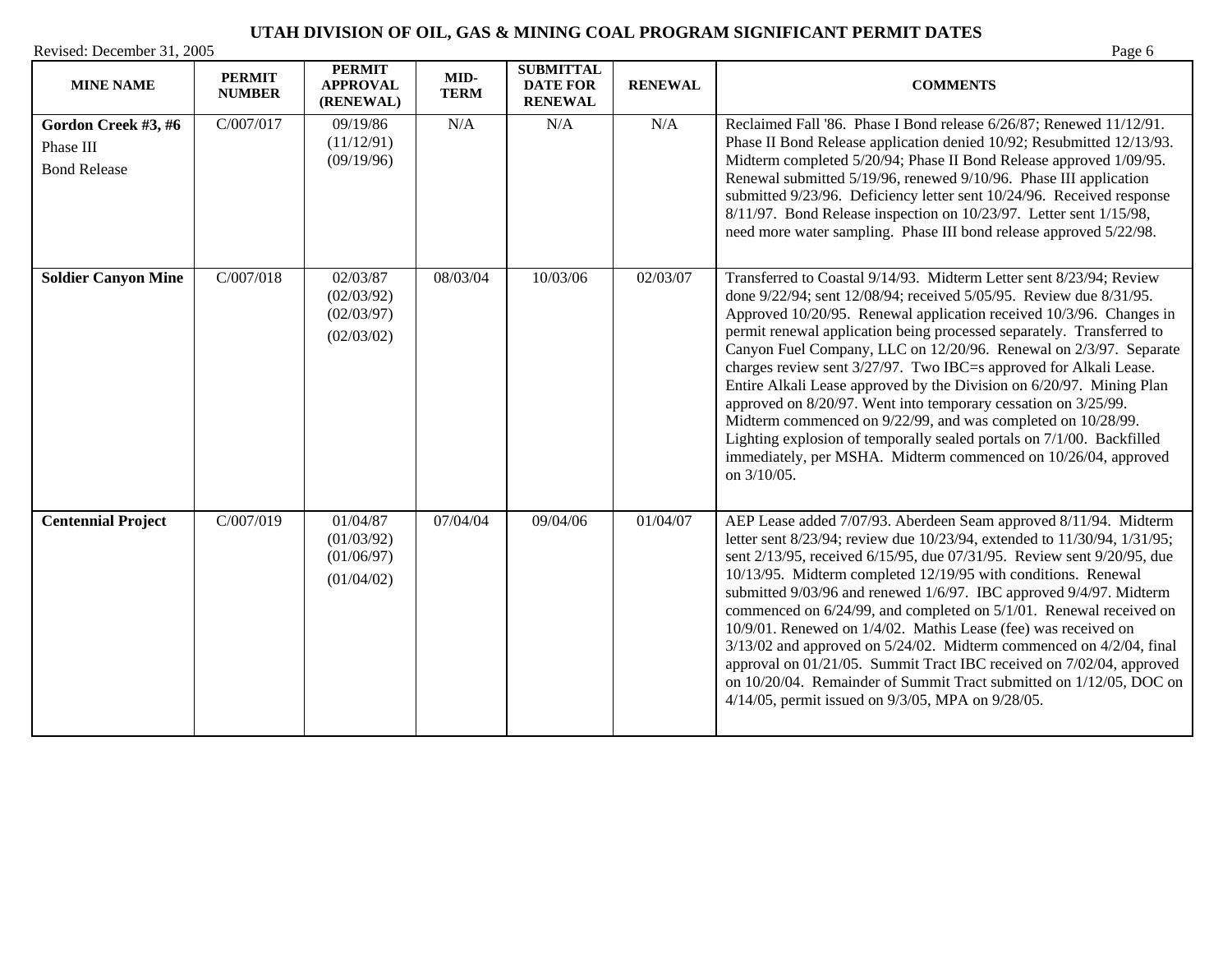| <b>MINE NAME</b>                      | <b>PERMIT</b><br><b>NUMBER</b> | <b>PERMIT</b><br><b>APPROVAL</b><br>(RENEWAL)                    | MID-<br><b>TERM</b> | <b>SUBMITTAL</b><br><b>DATE FOR</b><br><b>RENEWAL</b> | <b>RENEWAL</b> | <b>COMMENTS</b>                                                                                                                                                                                                                                                                                                                                                                                                                                                                                                                                                                                                                                                                                                                                                                                                                                                                                                                                                                                                                                                                                                                                                             |
|---------------------------------------|--------------------------------|------------------------------------------------------------------|---------------------|-------------------------------------------------------|----------------|-----------------------------------------------------------------------------------------------------------------------------------------------------------------------------------------------------------------------------------------------------------------------------------------------------------------------------------------------------------------------------------------------------------------------------------------------------------------------------------------------------------------------------------------------------------------------------------------------------------------------------------------------------------------------------------------------------------------------------------------------------------------------------------------------------------------------------------------------------------------------------------------------------------------------------------------------------------------------------------------------------------------------------------------------------------------------------------------------------------------------------------------------------------------------------|
| <b>Horizon Mine</b>                   | C/007/020                      | 10/10/96<br>(10/11/01)                                           | Done                | 06/10/06                                              | 10/11/06       | Application received 5/02/95. Lease suspension denied 6/08/95. DOC<br>on 9/27/95. Permit issued 10/10/96. Transfer approved 7/11/97. Permit<br>transfer submitted on 9/29/97 and approved on 11/6/97 from Horizon<br>Coal Company to Horizon Mining, LLC. Permit transferred from<br>Horizon Mining, LLC to Lodestar Energy Inc on 7/14/99. Bond<br>Order(99C) met on 7/12/99. Coal Waste Division Order (99B) issued<br>5/07/99. Conditionally approved on 3/7/00. Federal lease addition<br>submitted 3/15/00, returned not complete on 5/8/00. Resubmitted on<br>8/21/00. Determined complete on 10/23/00. Application approved on<br>$2/26/01$ . State permit issued on $5/7/01$ and sent to OSM. Mining plan<br>approval on 7/9/01. Midterm commenced on 3/23/99. Midterm<br>recommenced on 4/24/00. Midterm completed on 12/13/01. Renewed<br>on $10/10/01$ . CO issued on $3/12/03$ for not having a bond. Permit<br>transferred to Hidden Splendor Resources, Inc. on 7/1/03. Federal lease<br>boundary revision received on 5/21/04. DOC on 7/09/04. Informal<br>conference on 11/19/04. Decision Document prepared, state permit<br>issued 7/1/05, MPA on 8/4/05. |
| <b>Blazon #1 Mine</b><br>(Forfeiture) | C/007/021                      | 11/12/85                                                         | N/A                 | N/A                                                   | N/A            | Reclaimed Fall '88; Permit expired 11/12/90 (Board Hearing); Bond<br>forfeited 5/24/91. Some Reclamation completed in 1991; assigned to<br>AML 2/09/94 by LPB. Wells removed in 1997. AML prepared stream<br>enhancement designs in early 2000, Work tentatively scheduled for<br>August 2000. Citizen complaint to OSM on 7/14/00. Additional<br>funding from USU, fines & forfeiture fund, and the DNR Habitat<br>Council. Reclamation commenced 8/25/00 and was completed on<br>10/4/00.                                                                                                                                                                                                                                                                                                                                                                                                                                                                                                                                                                                                                                                                                 |
| <b>Savage Coal</b><br><b>Terminal</b> | C/007/022                      | 08/07/84<br>(08/07/89)<br>(08/07/94)<br>(08/07/99)<br>(08/07/04) | 2/07/07             | 04/07/09                                              | 08/07/09       | Renewals completed 8/07/89 and 8/07/94. Midterm completed 6/30/92.<br>Permit transferred 7/06/95 to Savage Industries Inc. Midterm<br>commenced on 2/21/97. Bond information due 6/6/97. Received<br>7/21/97. Bond amount determined adequate on 9/18/97 and midterm<br>complete. Bond from Savage submitted 12/10/97. Renewed on 8/07/99<br>with two conditions (comment period extended to 9/03/99 and water<br>monitoring). No comments were received.) Midterm commenced on<br>3/26/02 and completed on 10/3/02. (Savage Industries to Savage<br>Services on 1/20/03.) Name change approved on 10/6/2003. Permit<br>renewed on 8/07/04.                                                                                                                                                                                                                                                                                                                                                                                                                                                                                                                                 |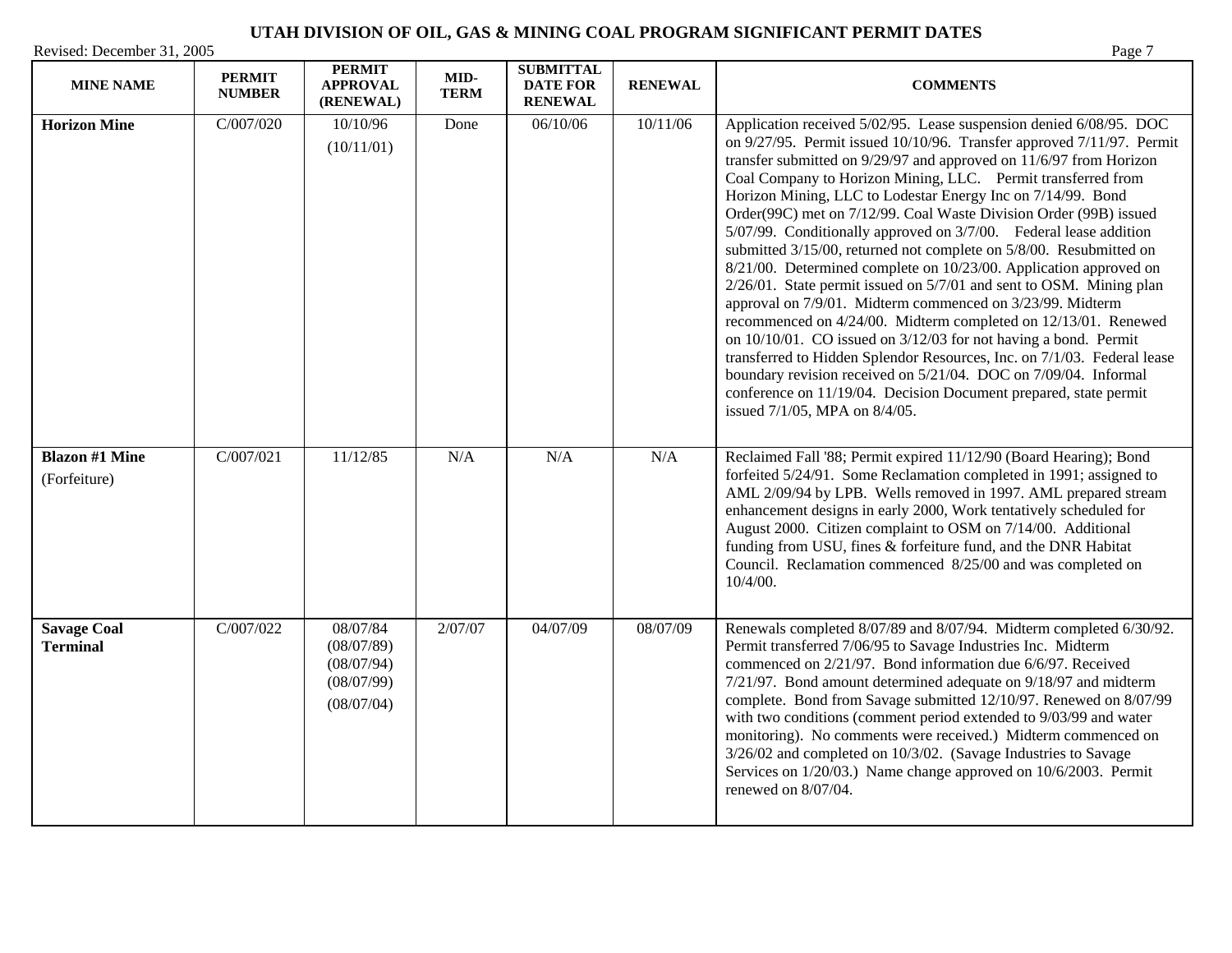| <b>MINE NAME</b>                       | <b>PERMIT</b><br><b>NUMBER</b> | <b>PERMIT</b><br><b>APPROVAL</b><br>(RENEWAL)      | MID-<br><b>TERM</b> | <b>SUBMITTAL</b><br><b>DATE FOR</b><br><b>RENEWAL</b> | <b>RENEWAL</b> | <b>COMMENTS</b>                                                                                                                                                                                                                                                                                                                                                                                                                                                                                                                                                                                                                                                                                                                                                                                                             |
|----------------------------------------|--------------------------------|----------------------------------------------------|---------------------|-------------------------------------------------------|----------------|-----------------------------------------------------------------------------------------------------------------------------------------------------------------------------------------------------------------------------------------------------------------------------------------------------------------------------------------------------------------------------------------------------------------------------------------------------------------------------------------------------------------------------------------------------------------------------------------------------------------------------------------------------------------------------------------------------------------------------------------------------------------------------------------------------------------------------|
| <b>Wildcat Loadout</b>                 | C/007/033                      | 05/05/89<br>(05/05/94)<br>(5/05/99)<br>(5/05/04)   | 11/05/06            | 01/05/09                                              | 05/05/09       | Original permit issued 5/05/89. Midterm completed 12/91; Renewed<br>5/05/94. Midterm review sent 12/31/96, responded on 2/14/97 $\&$<br>5/20/97. Bond information received 7/22/97 for review. Bond<br>determined adequate on 9/5/97 and midterm completed. Permit Renewal<br>application received on 1/28/99. Renewed on 5/05/99. Monitoring<br>condition added on 8/10/99. Midterm commenced on 10/04/01,<br>approved on 6/11/02. Renewed on 5/05/04. Division Order issued on<br>12/10/04. Response 3/15/05 and review was mailed 11/2/05.                                                                                                                                                                                                                                                                               |
| <b>Banning Loadout</b>                 | C/007/034                      | 10/24/88<br>(10/25/93)<br>(10/24/98)<br>(10/24/03) | 03/24/06            | 06/24/08                                              | 10/24/08       | Midterm completed 8/25/91. Permit transferred 9/14/93 to Coastal;<br>Renewed 10/25/93. Midterm done 7/5/96. Transferred to Canyon Fuel<br>Company, LLC on 12/20/96. Renewed on 10/24/98. Temporary<br>cessation on 3/7/00. Midterm commenced on 1/29/01 and completed on<br>$6/1/01$ . Renewal submitted on $6/24/03$ , approved on $10/24/2003$ . PMLU<br>change submitted 5/26/04. Published 9/04.                                                                                                                                                                                                                                                                                                                                                                                                                        |
| <b>Sunnyside</b><br>Cogeneration       | C/007/035                      | 02/04/93<br>(02/04/98)<br>(02/04/03)               | 08/04/05            | 10/04/07                                              | 02/04/08       | Permit issued with 20 conditions; Draft TA sent 5/30/95. Submittals of<br>7/17/95, 8/16/95, 11/20/95 incorporated into plan. Midterm done<br>10/20/95. Draft TA with DO sent 7/01/96. Meeting held with DOGM<br>and SCA to discuss on 7/19/96 SCA submitted revise bond estimate on<br>8/19/96. Under DO, SCA must post \$2,094,000 by 10/22/96. Settled for<br>$$1,900,000$ - posted $12/04/96$ . Phase I bond release application for<br>Coarse Refuse Road submitted 1/97, Bond released on 10/10/97.<br>Renewal submitted on 10/7/97, renewed 2/4/98. Stock change on<br>6/30/99, no permit transfer (still SCA). Midterm commenced on<br>7/23/00. Site visit 8/22/00. Completed on 3/9/01. Acquired Star Point<br>refuse pile on 1/31/02. Renewal submitted 10/2/02, renewed on 2/4/03.<br>Midterm commenced 10/11/05. |
| <b>Blackhawk</b><br><b>Exploration</b> | EXP/007/038                    | 04/23/96                                           |                     |                                                       |                | Exploration Project - Extended. Pending application for mining.<br>Terminated 5/17/96.                                                                                                                                                                                                                                                                                                                                                                                                                                                                                                                                                                                                                                                                                                                                      |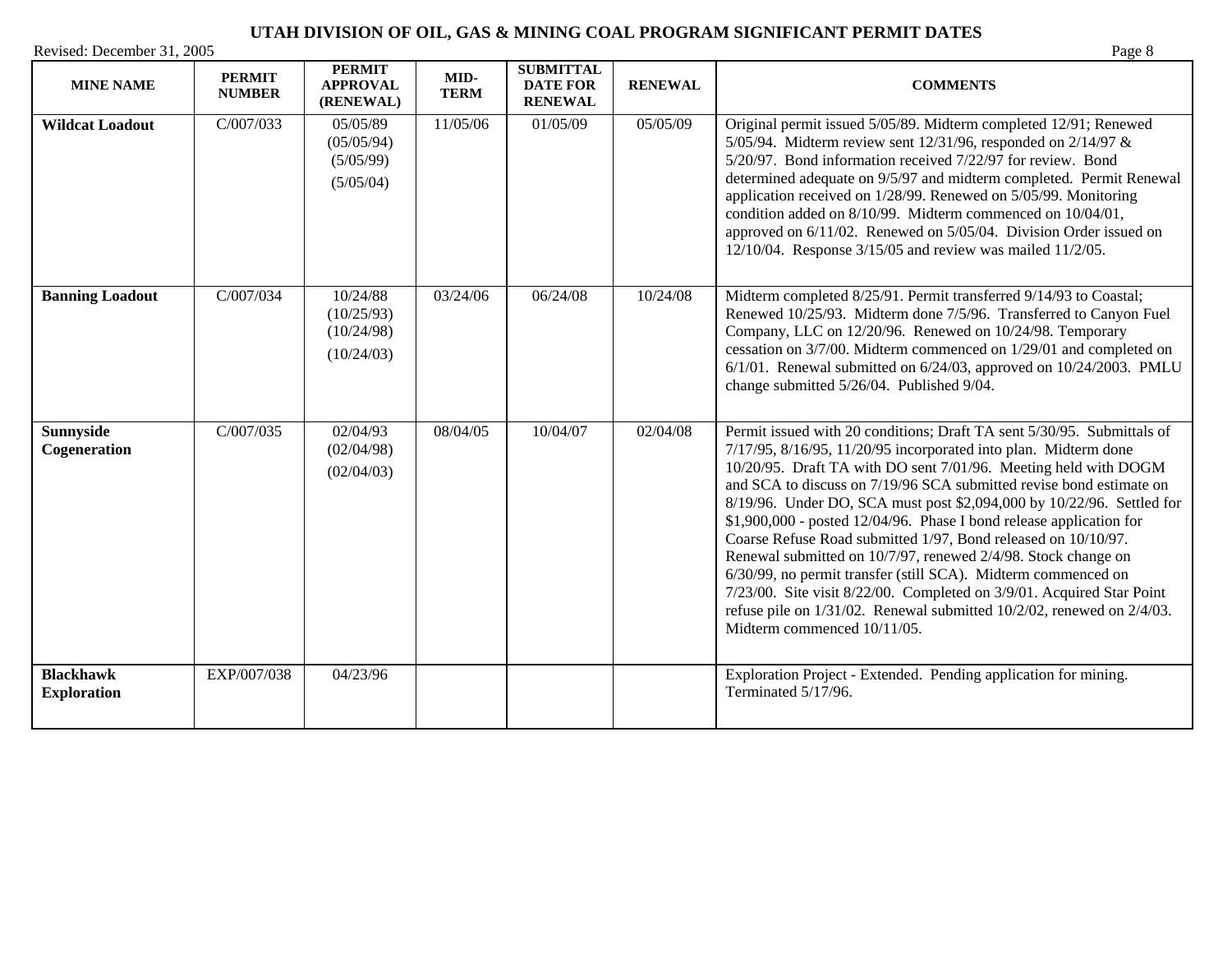| <b>MINE NAME</b>                         | <b>PERMIT</b><br><b>NUMBER</b> | <b>PERMIT</b><br><b>APPROVAL</b><br>(RENEWAL) | MID-<br><b>TERM</b> | <b>SUBMITTAL</b><br><b>DATE FOR</b><br><b>RENEWAL</b> | <b>RENEWAL</b> | <b>COMMENTS</b>                                                                                                                                                                                                                                                                                                                                                                                                                                                                                                                                                                                                                                                                                                                                    |
|------------------------------------------|--------------------------------|-----------------------------------------------|---------------------|-------------------------------------------------------|----------------|----------------------------------------------------------------------------------------------------------------------------------------------------------------------------------------------------------------------------------------------------------------------------------------------------------------------------------------------------------------------------------------------------------------------------------------------------------------------------------------------------------------------------------------------------------------------------------------------------------------------------------------------------------------------------------------------------------------------------------------------------|
| <b>Willow Creek</b>                      | C/007/038                      | 04/23/96<br>(4/23/01)                         | Done                | 12/23/05                                              | 04/23/06       | Application received 5/03/95. DOC on 9/14/95. Draft TA sent (with<br>deficiencies) 11/06/95. Permit issued 4/23/96. State permit with new<br>federal leases issued 6/27/97. Mining Plan approved on 9/3/97.<br>Midterm commenced on 9/23/99 and was completed on 11/4/99.<br>Renewal application received on 11/17/00 and renewed on 4/23/01.<br>Temporary cessation on 12/11/00. Permanent Cessation on 9/6/02.<br>Filling Crandall Canyon Shaft approved 7/9/03 (MSHA approved on<br>6/12/03). Reclamation completed at Crandall Canyon on 10/20/03.<br>Phase III (leach field in Crandall Canyon) approved on 10/9/03.<br>Midterm commenced on 10/16/03 and completed 4/1/04. Reclamation<br>completed 10/04/05. Loadout removed December 2005. |
| <b>Dugout Canyon</b><br><b>Mine</b>      | C/007/039                      | 03/16/98<br>(03/16/03)                        | 09/16/05            | 11/16/07                                              | 03/16/08       | Submitted 3/15/96. DOC 9/23/96. Response received 5/21/97. Draft TA<br>issued 8/1/97. Approved 3/16/98. Significant revision approved<br>10/16/98. Significant revision to add federal lease submitted on 5/21/99,<br>ACR on 6/23/99, determined complete on 8/30/99. Conditional State<br>Permit issued on 3/31/00 (to OSM for mining plan approval on that<br>date). Midterm commenced on 10/11/00. Site visit on 11/30/00. Sent<br>review on 12/13/00 and response was received on 1/23/01. Completed<br>on 2/6/01. Renewal application received on 10/18/02, renewed on<br>3/16/03. Dugout SITLA lease submitted on 1/14/04. Determined<br>complete on $5/18/04$ , approved on $6/24/05$ .                                                     |
| <b>Beaver Brook</b>                      | EXP/007/040                    | N/A                                           | N/A                 | N/A                                                   | N/A            | Exploration received 5/12/97. Fee/State approved 7/11/97. Federal<br>application comments to BLM. (53 holes total).                                                                                                                                                                                                                                                                                                                                                                                                                                                                                                                                                                                                                                |
| <b>West Ridge Mine</b>                   | C/007/041                      | 04/01/99<br>(4/01/04)                         | 10/01/06            | 12/01/08                                              | 04/01/09       | Permit issued 4/1/99, mining plan approval on 6/30/99. Midterm<br>commenced on 10/4/01. Conditionally approved on 9/23/02, need<br>copies. Completed on 1/22/03. Whitmore Tract received on 10/24/01,<br>state approval on 2/15/02, MPA on 3/25/02. Penta Creek IBC (fee)<br>submitted on $2/7/03$ . Approved $4/15/03$ . DO issued on $4/16/2000$ , many<br>iterations, extended to 5/31/2004 to receive response. Permit renewed on<br>$4/1/04$ . SITLA lease submitted $3/21/05$ . DOC on $5/11/05$ . Another<br>Penta Creek IBC, submitted 3/07/05, approved 4/15/05. SITLA lease<br>submitted on 3/21/05, DOC on 5/11/05, approved 9/27/05.                                                                                                   |
| <b>Star Point Refuse</b><br>(Waste Fuel) | C/007/042                      | 11/14/03                                      | 4/14/06             | 7/14/08                                               | 11/14/08       | Submitted new permit application on 4/1/02. DOC on 6/28/02.<br>Resubmitted 9/27/02. Review sent 1/10/03. Resubmitted 3/6/03. Plan<br>approved 6/30/03, bond and insurance submitted 11/13/2003, permit<br>issued on $11/14/03$ .                                                                                                                                                                                                                                                                                                                                                                                                                                                                                                                   |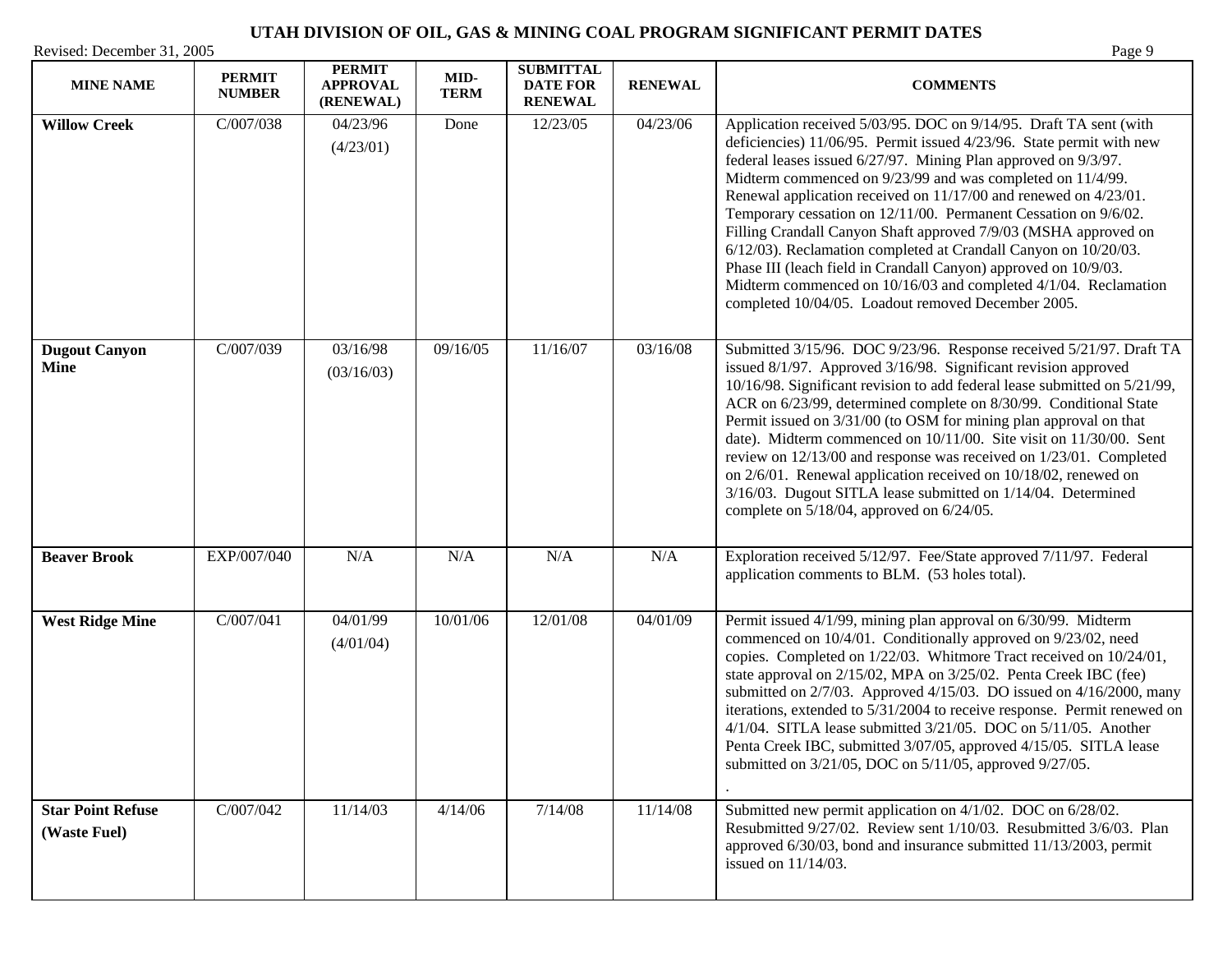| <b>MINE NAME</b>                                  | <b>PERMIT</b><br><b>NUMBER</b> | <b>PERMIT</b><br><b>APPROVAL</b><br>(RENEWAL)                   | MID-<br><b>TERM</b> | <b>SUBMITTAL</b><br><b>DATE FOR</b><br><b>RENEWAL</b> | <b>RENEWAL</b> | <b>COMMENTS</b>                                                                                                                                                                                                                                                                                                                                                                                                                                                                                                                                                                                                                                                                                                                                                      |
|---------------------------------------------------|--------------------------------|-----------------------------------------------------------------|---------------------|-------------------------------------------------------|----------------|----------------------------------------------------------------------------------------------------------------------------------------------------------------------------------------------------------------------------------------------------------------------------------------------------------------------------------------------------------------------------------------------------------------------------------------------------------------------------------------------------------------------------------------------------------------------------------------------------------------------------------------------------------------------------------------------------------------------------------------------------------------------|
| J. B. King<br>Phase III<br><b>Bond Release</b>    | C/015/002                      | 08/13/85<br>(08/13/90)<br>(08/13/95)                            | N/A                 | N/A                                                   | N/A            | Reclaimed Fall '85. Phase I Bond Released 5/20/86: Renewed 8/22/94;<br>Approved 10/03/94; Mobilized 11/17/94, completed 12/21/94. Renewal<br>received 4/10/95; renewed 8/13/95. Phase II Bond release application<br>received on 6/11/99. Letter sent on 7/06/99 to process Phase II only.<br>Phase II and Phase III bond release inspection on 12/1/99. Final bond<br>release on 3/24/00.                                                                                                                                                                                                                                                                                                                                                                           |
| Huntington #4<br>Phase III<br><b>Bond Release</b> | C/015/004                      | 04/29/85<br>(04/29/90)<br>(04/29/95)                            | N/A                 | N/A                                                   | N/A            | Reclaimed Fall '85; Phase I Bond Released 11/10/86; Renewal<br>completed 4/29/90; Phase II application 12/13/93; Inspection 5/18/94,<br>letter sent to OSM 11/02/94 for concurrence; response 11/23/94.<br>Prepared Decision Document sent 12/94; Revised 3/08/95 to OSM;<br>Approved 3/20/95 with 1 condition for Phase II, sed. pond removal.<br>Phase II approved 11/05/95. Phase III application rcvd 2/20/96;<br>inspection on 6/27/96. Deficiency sent 10/16/96. Response received on<br>3/19/97. Decision sent to OSM for concurrence on 9/5/97. OSM<br>comments on 11/26/97. Division response on 12/26/97 to OSM. OSM<br>concurrence on 1/31/98. Letter on 1/16/98 one more inspection for<br>perimeter markers removal. Phase III Bond Release on 5/22/98. |
| <b>Hidden Valley Mine</b>                         | C/015/007                      | 01/27/87<br>(01/30/92)<br>(01/29/97)<br>(01/29/02)              | N/A                 | 09/29/06                                              | 01/29/07       | Reclaimed 12/87. Phase I Bond Release 7/17/88; Renewal completed<br>1/30/92; Side-by-Side 12/16/94. Permit transfer application on 8/23/95.<br>Transfer approved on 11/02/95 to Consolidation Coal Company.<br>Renewal application received 9/19/96, renewed 1/29/97. Renewal<br>application received on 10/15/01. Renewed on 1/29/02.<br>Permit transfer application to C & P received on $9/18/03$ , did not happen<br>(2/26/04).                                                                                                                                                                                                                                                                                                                                  |
| <b>Trail Mountain</b>                             | C/015/009                      | 02/21/85<br>(02/21/90)<br>(02/21/95)<br>(02/21/00)<br>(2/21/05) | 8/21/07             | 10/21/09                                              | 02/21/10       | Federal lease approved 5/15/91; permit transferred to PacifiCorp<br>11/13/92; Midterm Completed 2/09/93; Renewed 2/21/95. Midterm<br>commenced on 9/10/97 and completed 12/24/97. Renewal application<br>on 10/18/99, renewed on 2/21/00 with 2 conditions. Temporary cessation<br>on 5/2/01. Midterm commenced on 6/17/02. Completed 1/16/03.<br>Renewal submitted on 10/21/04.                                                                                                                                                                                                                                                                                                                                                                                     |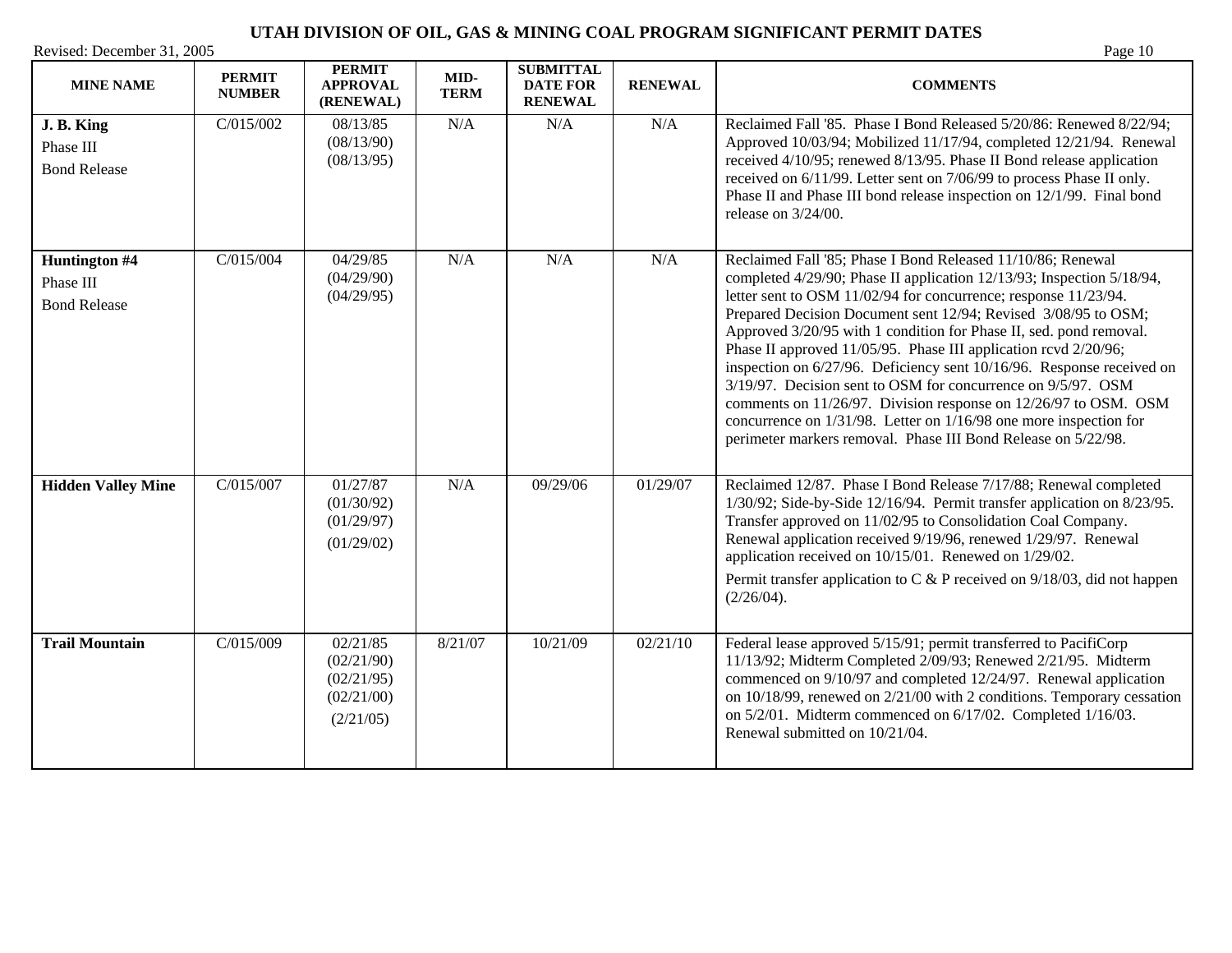**Cottonwood/Wilberg C/015/019 07/06/84** 

(07/06/89) (07/06/94) (7/06/99) (7/06/04)

| Revised: December 31, 2005<br><b>MINE NAME</b> | <b>PERMIT</b><br><b>NUMBER</b> | <b>PERMIT</b><br><b>APPROVAL</b><br>(RENEWAL)                    | MID-<br><b>TERM</b> | <b>SUBMITTAL</b><br><b>DATE FOR</b><br><b>RENEWAL</b> | <b>RENEWAL</b> | Page 11<br><b>COMMENTS</b>                                                                                                                                                                                                                                                                                                                                                                                                                                                                                                                                                                                                                                                                                                                                                                                                     |
|------------------------------------------------|--------------------------------|------------------------------------------------------------------|---------------------|-------------------------------------------------------|----------------|--------------------------------------------------------------------------------------------------------------------------------------------------------------------------------------------------------------------------------------------------------------------------------------------------------------------------------------------------------------------------------------------------------------------------------------------------------------------------------------------------------------------------------------------------------------------------------------------------------------------------------------------------------------------------------------------------------------------------------------------------------------------------------------------------------------------------------|
| <b>Emery Deep</b>                              | C/015/015                      | 01/07/86<br>(01/08/91)<br>(01/08/96)<br>(01/08/01)               | Done                | 09/07/05                                              | 01/07/06       | Midterm Completed 11/93. Renewal application on 9/05/95. Renewed<br>1/8/96. Temporary Cessation in 1990, but inspected once quarterly<br>starting in 1997. Midterm commenced 6/4/98, completed 3/30/99.<br>Renewal submitted 9/22/00 and determined complete 9/28/00, renewed<br>1/8/01. Reactivated mining in December 2002, ended mining on<br>8/19/03. Permit transfer application to C & P on $9/18/03$ , did not happen<br>$(2/26/04)$ . Midterm commenced on 9/16/03. Completed 1/12/04.<br>Permit renewal application 9/7/05. DOC on 9/27/05.                                                                                                                                                                                                                                                                           |
| <b>Des-Bee-Dove Mine</b>                       | C/015/017                      | 08/28/85<br>(05/31/91)<br>(08/29/95)<br>(08/29/00)<br>(08/29/05) | 2/29/08             | 04/29/10                                              | 08/29/10       | Midterm completed 1/30/89; 5-Year renewal response 9/28/90 - CO<br>Issued; Permit renewed 5/31/91; Midterm completed 2/26/93; Renewed<br>on 8/29/95. (Temporary cessation 2/6/87- Intent to Reclaim received<br>$2/28/97$ ). Midterm commenced $2/27/98$ , approved $9/1/98$ . Final bond<br>release of Haul Road on 9/1/98. Renewal submitted 5/15/00. DOC<br>6/20/00. Renewed on 8/29/00. Reclamation started in 9/99. Midterm<br>Commenced on 3/19/03 and finalized on 5/19/2003. Completed<br>reclamation on June 17, 2003. Renewal submitted 4/27/05. DOC on<br>5/9/05, renewed on 8/29/05.                                                                                                                                                                                                                               |
| <b>Deer Creek Mine</b>                         | C/015/018                      | 02/07/86<br>(02/07/91)<br>(02/07/96)<br>(02/07/01)               | 10/7/08             | 10/07/05                                              | 02/07/06       | Revised State Permit issued 9/13/88. Midterm completed 12/08/88.<br>Successively renewed 2/07/91. Midterm Completed 9/21/93. Rilda<br>Lease approved 7/29/94. IBC approved 6/13/95. Renewal submitted<br>10/7/95. Conditionally approved on 2/7/96 due to protest comments.<br>Informal conference held 3/20/96. Decision 5/31/96 to renew, effective<br>2/07/96. North Rilda Lease approved by Division on 7/15/97 and<br>Mining Plan approved on 8/12/97. Midterm commenced 7/7/98,<br>approved 9/14/98. Renewal application received 10/07/00, DOC on<br>11/15/00, renewed on 2/7/01. Mill Fork SITLA lease received on<br>10/24/01. DOC 12/20/01. Water users info meeting on 3/6/02.<br>Approved on 3/5/03. Midterm commenced 9/16/03, completed 1/14/04.<br>North Rilda facilities application submitted on 11/4/03. OSM |

1/06/07 03/06/09 07/06/09 Renewal completed 7/06/89. Waste Rock Facility approved 6/08/90. Midterm Completed 1/07/93. Renewed 7/06/94. Midterm commenced on 2/7/97, and approved on 5/18/98. Renewed on 7/06/99. Conditioned on 8/10/99 to submit water data electronically by fourth quarter. Temporary cessation on 5/24/01. Midterm commenced on 3/26/02. Review sent 6/27/02. Approved on 3/11/03. Permit renewed on 7/06/04.

determined required MPA on 11/24/03 and 3/17/04. Withdrawn on 12/09/04. Resubmitted on 12/21/04. DOC on 1/28/05. Draft EA on 6/24/05. Final EA on 7/22/05. State permit issued 7/27/05. MPA on

12/21/05. Renewal submitted 10/11/05.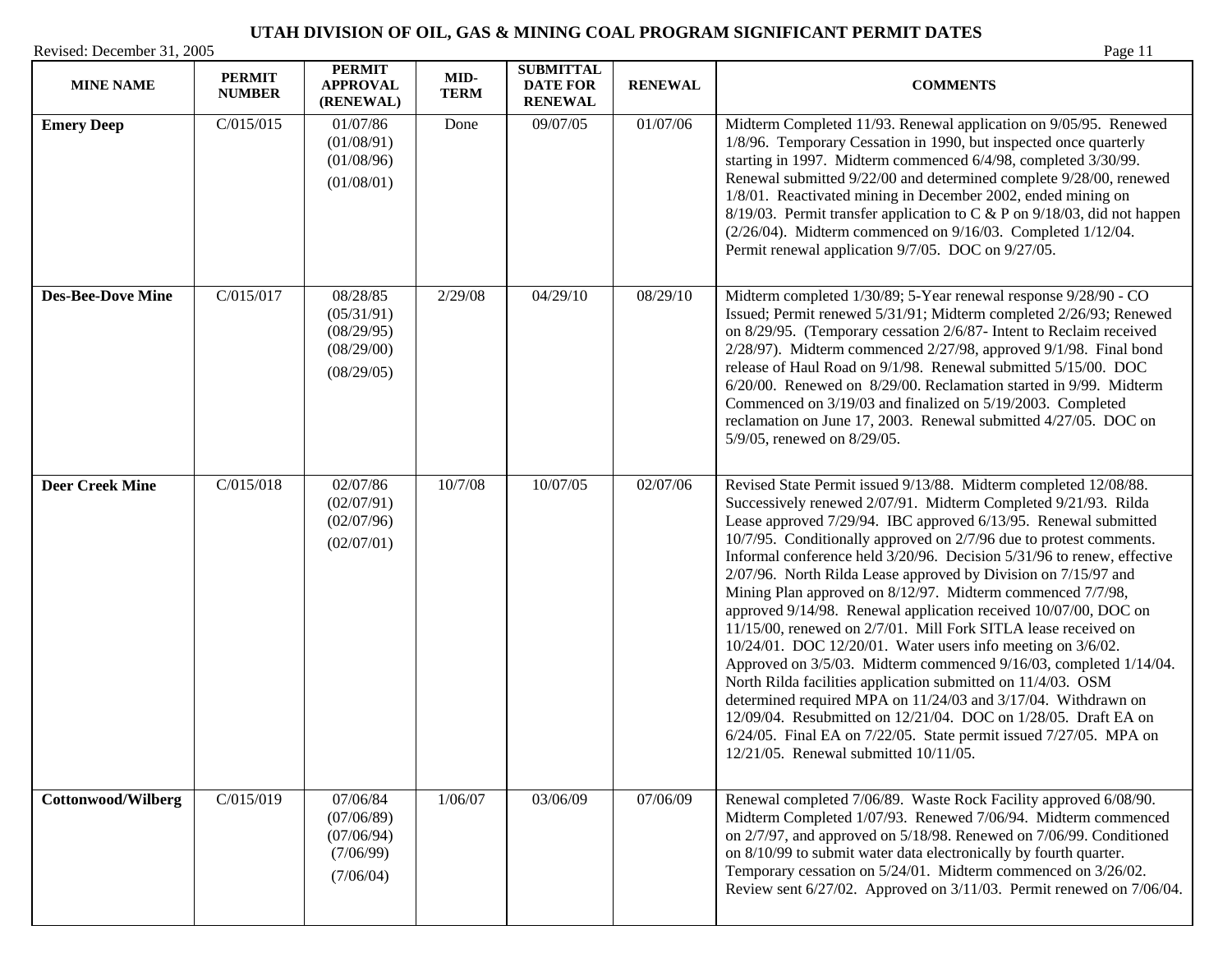| <b>MINE NAME</b>                            | <b>PERMIT</b><br><b>NUMBER</b> | <b>PERMIT</b><br><b>APPROVAL</b><br>(RENEWAL)                                                             | MID-<br><b>TERM</b> | <b>SUBMITTAL</b><br><b>DATE FOR</b><br><b>RENEWAL</b> | <b>RENEWAL</b> | <b>COMMENTS</b>                                                                                                                                                                                                                                                                                                                                                                                                                                                                                                                                                                                                                                                                                                                                                                                                                                                                                                                                                                                                                                                                                                                                                                                                                                                                                                                                                                                                                 |
|---------------------------------------------|--------------------------------|-----------------------------------------------------------------------------------------------------------|---------------------|-------------------------------------------------------|----------------|---------------------------------------------------------------------------------------------------------------------------------------------------------------------------------------------------------------------------------------------------------------------------------------------------------------------------------------------------------------------------------------------------------------------------------------------------------------------------------------------------------------------------------------------------------------------------------------------------------------------------------------------------------------------------------------------------------------------------------------------------------------------------------------------------------------------------------------------------------------------------------------------------------------------------------------------------------------------------------------------------------------------------------------------------------------------------------------------------------------------------------------------------------------------------------------------------------------------------------------------------------------------------------------------------------------------------------------------------------------------------------------------------------------------------------|
| <b>Trail Canyon</b><br>(Final Bond Release) | C/015/021                      | 05/30/89<br>(05/30/94)<br>(5/30/99)                                                                       | N/A                 | N/A                                                   | N/A            | Reclamation Permit issued 5/30/89. Phase I Bond Release on 7/18/94 of<br>\$120,000. Phase II Bond inspection on 8/30/95. Release approved<br>$1/31/96$ ; ridered $4/24/96$ . Renewal application received on $1/30/99$ ,<br>renewed on 5/30/99. Phase III Bond Release application submitted on<br>7/3/00. Inspection on 9/20/00. Informal conference on 9/22/00. Order<br>to proceed from conference dated 10/24/00. Conditional approval on<br>12/19/00. Final Bond Release on 12/28/00.                                                                                                                                                                                                                                                                                                                                                                                                                                                                                                                                                                                                                                                                                                                                                                                                                                                                                                                                      |
| <b>Bear Canyon</b>                          | C/015/025                      | 11/01/85<br>(05/20/91)<br>(11/02/95)<br>(11/2/00)                                                         | Done                | 07/02/05                                              | 11/02/05       | Midterm completed 3/30/89. Fee Lease addition approved 8/11/89. CO<br>issued 11/12/90; Informal Hearing (Protests). Midterm completed<br>12/02/93. Renewal submitted 6/19/95. Renewed 11/02/95. Board<br>hearing in 1/96 need to have conference. Temporary stay of renewal.<br>Informal conference held on 10/17/96, 11/08/96, and 2/28/97. Decision<br>8/11/97 to renew. Permit renewed 8/25/97, effective 11/2/95. Appealed<br>to Board. Estoppel issue heard at December Board Hearing. Board<br>upheld Division estoppel on 3/6/98. Water Users appealed to Supreme<br>Court on 4/6/98. Supreme Court dismissed on 8/31/98. Midterm<br>commenced 7/7/98, completed 3/1/98. Renewal submitted 5/22/00.<br>DOC on 8/25/00. Informal conference on 10/27/00. Renewed on 11/2/00<br>with 3 conditions (1 to comply with the conditions of the Order from the<br>Informal Conference). Order from conference issued on 11/27/00 that<br>renewal should be approved. Wild Horse Ridge submitted on 12/18/98.<br>DOC on 11/21/99. Publication ends 1/28/00. Informal conference on<br>$2/22/00$ , decision on $3/22/00$ to continue review. Conditional permit<br>issued on $7/3/01$ . To OSM, mining plan approval on $2/11/02$ .<br>Midterm commenced on 3/19/03, finalized on 12/18/03. Renewal<br>submitted on 7/5/05, DOC on 9/8/05, renewed on 11/2/05. Bear Canyon<br>lease addition submitted on 7/22/05, DOC on 9/18/05. |
| <b>Crandall Canyon</b>                      | C/015/032                      | 06/14/89<br>(11/08/85)<br>OSM Appv.)<br>(05/13/83)<br>DOGM aprv)<br>(05/13/93)<br>(05/13/98)<br>(5/13/03) | 11/13/05            | 01/13/08                                              | 05/13/08       | Permit renewal 6/14/89. Revised Permit issued 7/27/89; 2nd Revised<br>Permit issued 8/08/90; 3rd Revised Permit issued 4/22/91; 2nd Renewal<br>5/13/93. LBA #9 approved 11/03/94. Transfer approved 3/23/95 to<br>Genwal Resources, Inc. Midterm commenced 11/27/95. Sent 2/21/96.<br>Response on 3/13/96. Midterm finalized 7/1/96. Culvert installation<br>(new permit) approved 6/27/97. Topsoil stockpile/ sediment pond (new<br>permit issued 7/30/97). Renewal submitted 11/16/97. DOC on 2/18/97.<br>Approved on 5/13/98. Mill Fork Lease sold to PacifiCorp by SITLA on<br>3/30/99. Midterm commenced on 10/24/00, site visit 11/21/00. Review<br>sent 12/07/00, response received on 4/27/01. Midterm completed on<br>10/5/01. Renewed on 5/13/03. South Crandall Canyon submitted on<br>9/16/2003. DOC on 11/01/03. State permit 4/01/05, MPA on 6/6/05.                                                                                                                                                                                                                                                                                                                                                                                                                                                                                                                                                              |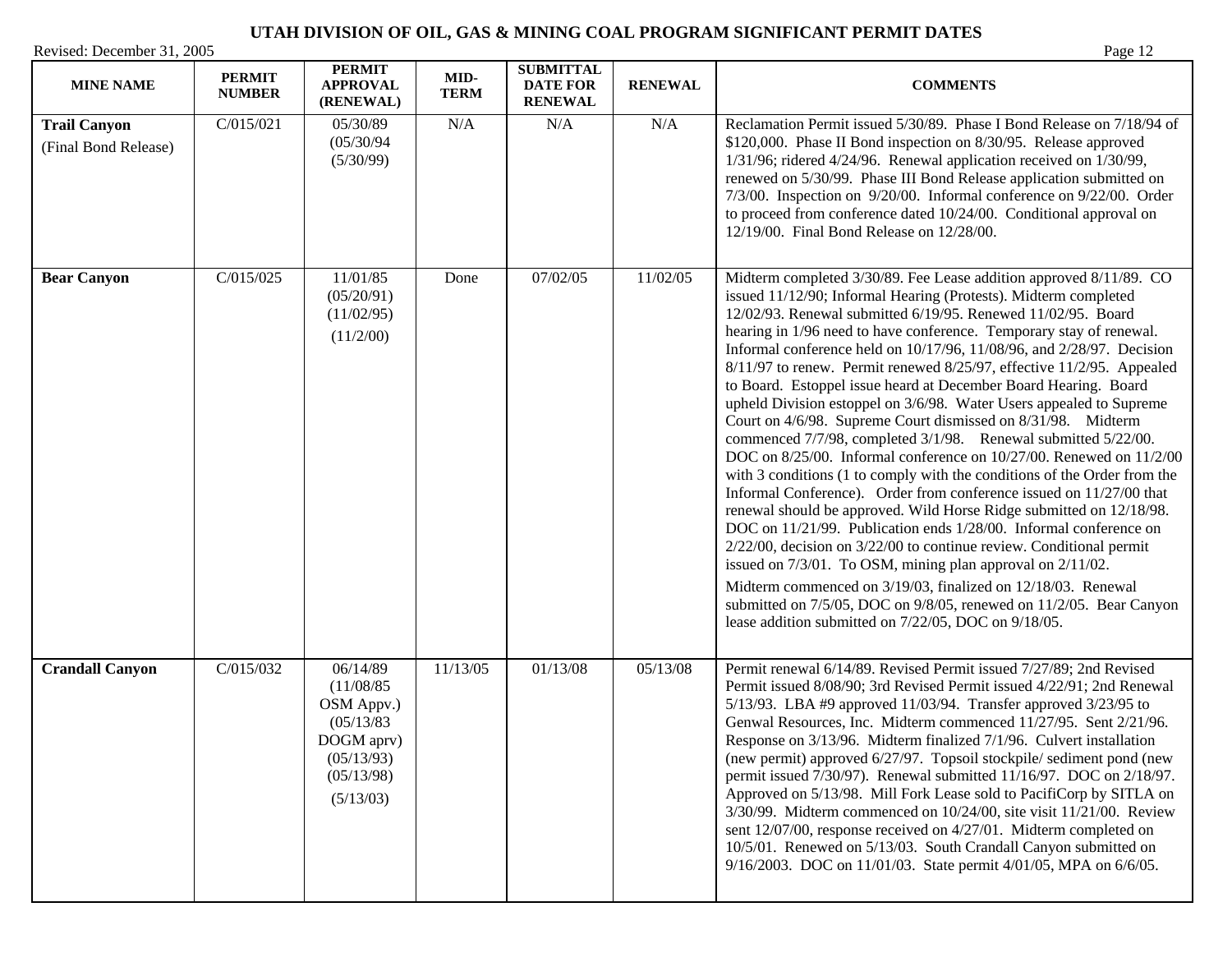| <b>MINE NAME</b>                                       | <b>PERMIT</b><br><b>NUMBER</b> | <b>PERMIT</b><br><b>APPROVAL</b><br>(RENEWAL)      | MID-<br><b>TERM</b> | <b>SUBMITTAL</b><br><b>DATE FOR</b><br><b>RENEWAL</b> | <b>RENEWAL</b> | <b>COMMENTS</b>                                                                                                                                                                                                                                                                                                                                                                                                                                                                                                                                                                                                                                                                                                                                                                                                                                                              |
|--------------------------------------------------------|--------------------------------|----------------------------------------------------|---------------------|-------------------------------------------------------|----------------|------------------------------------------------------------------------------------------------------------------------------------------------------------------------------------------------------------------------------------------------------------------------------------------------------------------------------------------------------------------------------------------------------------------------------------------------------------------------------------------------------------------------------------------------------------------------------------------------------------------------------------------------------------------------------------------------------------------------------------------------------------------------------------------------------------------------------------------------------------------------------|
| <b>Garfield Coal Co.</b>                               | PRO/017/019                    |                                                    |                     |                                                       |                | Submitted 7/01/93; ICR sent 9/30/93.                                                                                                                                                                                                                                                                                                                                                                                                                                                                                                                                                                                                                                                                                                                                                                                                                                         |
| <b>New Tech</b><br>(Forfeiture)                        | C/019/004                      | N/A                                                | N/A                 | N/A                                                   | N/A            | Exploration Only. Never permitted as a mine under permanent program.<br>3 acres. Bond forfeiture. Reclaimed 11/92.                                                                                                                                                                                                                                                                                                                                                                                                                                                                                                                                                                                                                                                                                                                                                           |
| <b>Smoky Hollow</b>                                    | PRO/025/002                    |                                                    |                     |                                                       |                | Submitted 2/11/91. Determined Administratively Complete 6/02/92 and<br>7/16/94. Approved 1/20/95; approval withdrawn 2/17/95. Division<br>approved PAP 10/12/95. Board hearing on 3/27-28/96. 4/22-26/96 and<br>5/22-24/96. Briefs submitted August & Sept. 1996. Grand Staircase<br>Escalante Monument proclaimed on 9/18/96. Board preliminary<br>decision on 12/16/96, awaiting order. Withdrawn 1/22/97. Permits<br>returned to applicant in 7/97. Preliminary draft comments for EIS due<br>1/22/96. Never went to final draft.                                                                                                                                                                                                                                                                                                                                         |
| <b>LMPA</b> (Smoky<br>Hollow)                          | PRO/025/004                    |                                                    |                     |                                                       |                | Submitted 12/14/94. Withdrawn 1/22/97. Application returned 7/97.                                                                                                                                                                                                                                                                                                                                                                                                                                                                                                                                                                                                                                                                                                                                                                                                            |
| <b>SUFCO Mine</b>                                      | C/041/002                      | 05/19/87<br>(05/20/92)<br>(05/19/97)<br>(05/19/02) | 11/19/04            | 01/19/07                                              | 05/19/07       | Revised Permit issued 8/26/88. Quitchupah Lease Tract addition permit<br>issued 12/21/89. Midterm letter sent 11/29/94. Review sent 2/27/95,<br>Response 4/07/95. Review sent 5/08/95, response due 7/05/95, approved<br>10/02/95. Transferred to Canyon Fuel Company, LLC on 12/20/96.<br>Renewal received 1/19/97. Renewed 5/19/97. Midterm commenced on<br>October 20, 1999. Site visit December 10,1999. Review completed on<br>12/20/99. Pines Tract application received 7/16/99, determined complete<br>on 11/10/99. Conditional State Permit issued on 6/22/00 (to OSM on<br>that date). OSM gave mining plan approval on 7/25/00. Renewal<br>application received on 1/13/02, renewed on 5/19/02. Box Canyon<br>submitted on 7/30/2003, approved on 10/29/03. Midterm commenced on<br>11/23/04 responded 9/5/05. Muddy Tract application submitted on<br>$2/2/05$ . |
| <b>Knight Mine</b><br>Phase III<br><b>Bond Release</b> | C/041/005                      | 10/31/88                                           | N/A                 |                                                       |                | Permit renewal 10/31/88. Reclaimed Fall '87. Approved Stage II<br>Reclamation 7/06/90. Requested Phase I Bond release 5/22/92. Permit<br>not renewed due to reclamation only; Phase I Bond release on 11/08/94.<br>Bond ridered 1/30/96. Request for final bond release (interim rules) on<br>8/4/97. Bond release inspection on 9/16/97. Final bond release on<br>4/21/98.                                                                                                                                                                                                                                                                                                                                                                                                                                                                                                  |